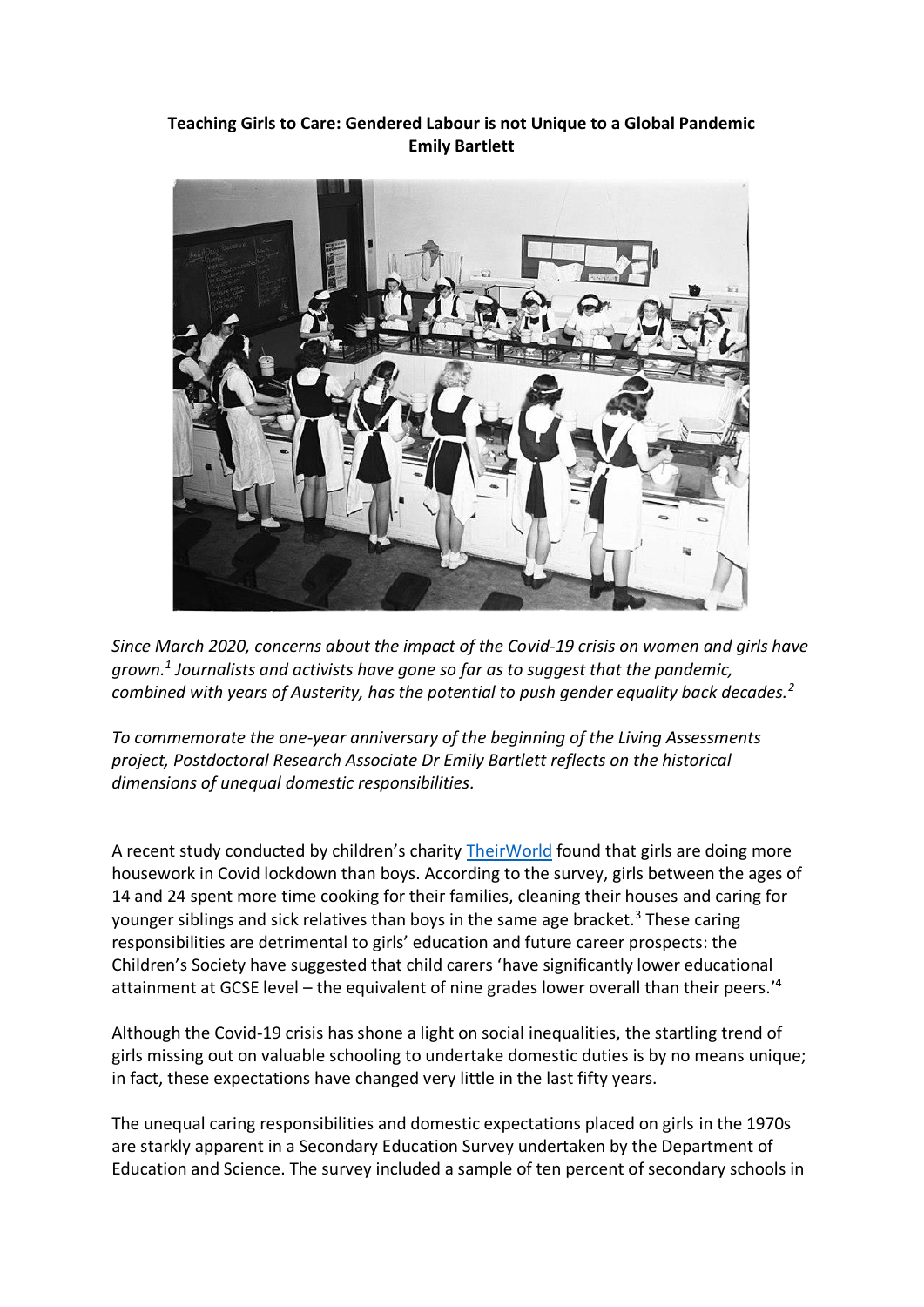England, and was carried out between the beginning of the Autumn term 1975 and the end of the Spring (or 'Easter') term 1978, in preparation for a proposed new system of examinations. Crucially, the report drew particular attention to the gendered divisions of education. The results of the survey are dismaying, if unsurprising.

Despite the passing of the Sex Inequalities Act in 1975, which specifically made it illegal to discriminate against girls in education, the survey found significant differentiation in the curriculum according to 'sex'. Sciences – and especially physics – were more readily provided for boys, while girls were taught subjects more typically associated with femininity and homemaking, such as crafts.

In a further disparity, where a range of 'craft' subjects were on offer to students, the Schools Inspectorate found that girls were far more likely to be taught traditionally gendered skills. While boys learned typically masculine subjects like woodwork and metalwork, girls, once again, were taught to sew and cook. In general, differentiation by sex in the craft subjects occurred in over 65 per cent of the schools surveyed. 5

Even in schools where pupils were able to choose from a variety of 'craft' subjects there was still clear gender separation following this pattern. This was, in part, due to broader social ideas about 'girls' and 'boys' subjects, but was also, upsettingly, promulgated by teachers, who offered little encouragement to girls who wanted to study 'masculine subjects', and who even claimed that these were 'too difficult for girls'.<sup>6</sup>

Despite the notable growth of feminism in 1960s and 70s Britain, the survey demonstrates that girlhood in this period maintained many of its previous associations with traditional femininity; girls, to a large extent, were expected to behave according to traditional gender roles, and their schools, accordingly, trained them for domestic chores and caregiving.<sup>7</sup> Teaching young women 'girls subjects' not only segregated them from their male peers, but also placed extreme pressure on girls to both make the most of the growing opportunities available, *and* fulfil their duty as caregivers to the rest of the nuclear family.<sup>8</sup>

Will the Covid-19 crisis set gender equality back decades? Yes. It already has. (Or perhaps we were already there?)

…Girls in 2021 are being stereotyped in much the same way as those in the 1970s. Caring for others during lockdown is, apparently, their responsibility – just as cooking, cleaning and sewing was that of young women 50 years ago. From 1975-1978 girls' responsibilities to care for others were prioritised over their broader education. In lockdown, girls' education continues to suffer, as they likewise clean, cook, and place others before themselves.

*The Living Assessments project will delve into these histories further, to uncover the intricacies of caregiving and child welfare, and offer an intersectional analysis of care inequality among children and young people in twentieth century Britain.*